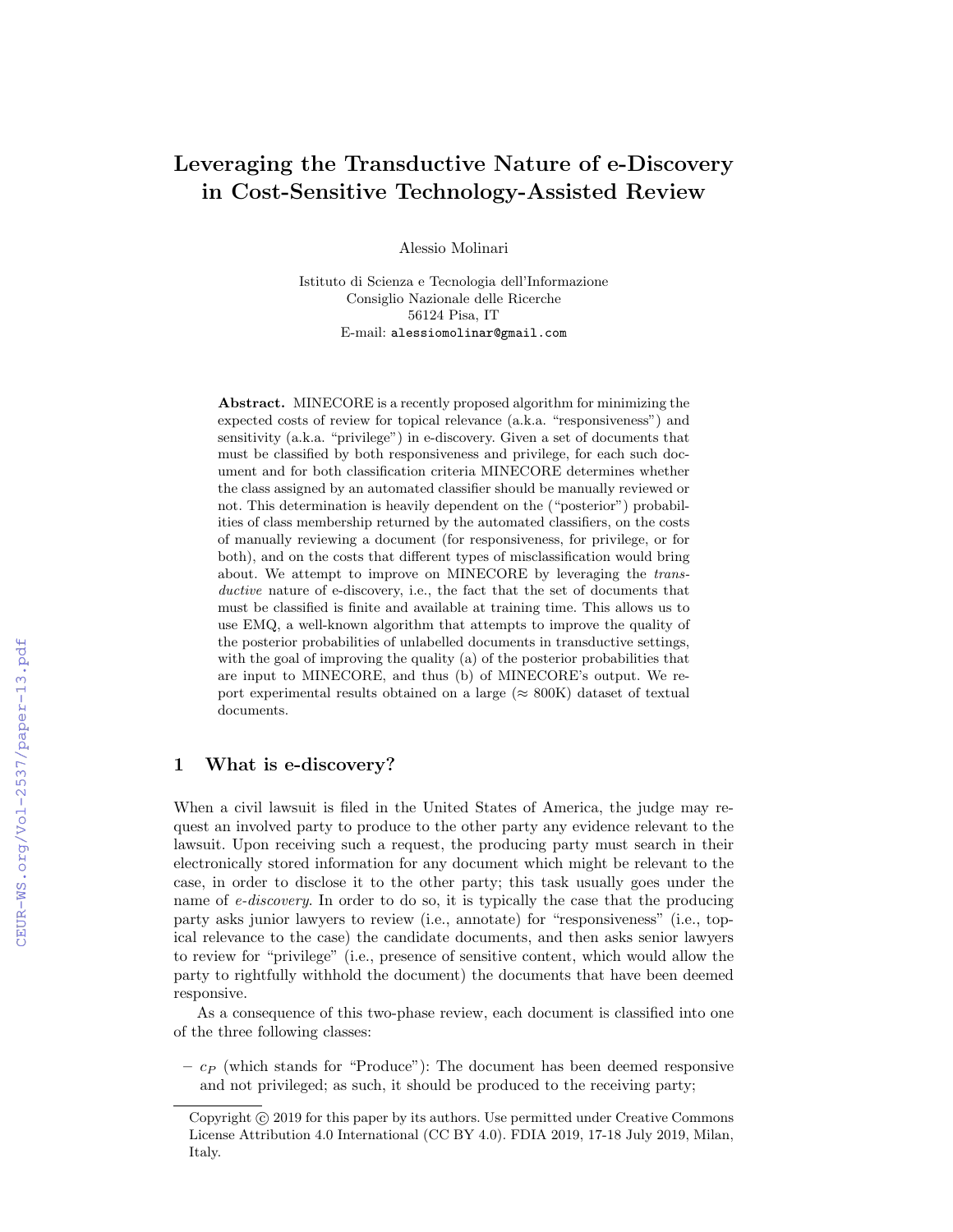Alessio Molinari

- $c_L$  (which stands for "Log"): The document has been deemed responsive and privileged; as such, it should be entered into a "privilege log" (i.e., a repository open to inspection by the judge) and should not be disclosed to the receiving party;
- $c_W$  (which stands for "Withhold"): The document has been deemed not responsive, which means that the producing party should not produce it.

In such a scenario, the producing party may incur two types of costs, i.e., annotation costs (since lawyers need to be paid for their reviewing work), and misclassification  $costs$  (that might derive when an inappropriate class – e.g., "Produce" instead of "Log" – is chosen for a document).

Given the enormous amount of digital documents that should undergo review in many practical cases, a need for automation of the review process has arisen. Several techniques for technology-assisted review (TAR), that combine techniques from information retrieval and machine learning, have thus been proposed in the last ten years [\[5\]](#page-6-0). The aim of TAR algorithms is that of supporting the review process, minimizing the overall costs deriving from annotation efforts and misclassifications.

## <span id="page-1-2"></span>2 An overview of MINECORE

MINECORE [\[4\]](#page-5-0) is a recently proposed decision-theoretic algorithm for minimizing the expected costs of review for responsiveness and privilege in e-discovery. Given a set D of documents that must each be assigned a class in  $\mathcal{C} = \{c_P, c_L, c_W\}$  based on whether they belong or not to the class  $c_r$  of responsive documents and/or to the class  $c_p$  of privileged documents, the goal of MINECORE is to determine, for each document in  $\mathcal{D}$ , whether manually reviewing d by responsiveness and/or privilege is expected to be cost-effective or not. This determination is based

- <span id="page-1-1"></span>1. on the ("posterior") probabilities of class membership (written as  $Pr(c_r|d)$  and  $Pr(c_p|d)$ , hereafter called the *posteriors*) returned by automated classifiers  $h_r$ (that classifies documents by responsiveness) and  $h_p$  (that classifies documents by privilege);
- <span id="page-1-3"></span>2. on the unit costs of manually checking a document for responsiveness  $(\lambda_r^a)$  or for privilege  $(\lambda_p^a)$ , where superscript a stands for "annotation";
- <span id="page-1-0"></span>3. on the costs  $\lambda_{ij}^m$  incurred when mistakenly assigning class  $c_i$  to a document which should be assigned class  $c_j$ , where  $c_i, c_j \in \mathcal{C}$  and superscript m stands for "misclassification".

Bullet [3](#page-1-0) is due to the fact that in e-discovery not all misclassifications are equally serious; for instance, inadvertently disclosing a privileged document is typically a very serious mistake, while inadvertently disclosing a nonresponsive nonprivileged document is usually a less serious one.

MINECORE consists of three phases, which we summarize below. In Phase 1 we train the two automated classifiers  $h_r$  and  $h_p$ , and use them to generate, for each document  $d \in \mathcal{D}$ , the two posteriors  $Pr(c_r|d)$  and  $Pr(c_p|d)$  mentioned in Bullet [1.](#page-1-1) We can reasonably assume  $c_r$  and  $c_p$  to be stochastically independent, which implies that we may assume  $Pr(c_P | d) = Pr(c_r | d) Pr(\overline{c}_p | d)$ ,  $Pr(c_L | d) = Pr(c_r | d) Pr(c_p | d)$ , and  $Pr(c_W | d) = Pr(\overline{c}_r | d)$ . MINECORE takes a *risk minimization* approach, i.e., it classifies each document d in the class

$$
h(d) = \arg\min_{c_i} R(d, c_i)
$$
  
= 
$$
\arg\min_{c_i} \sum_{j \in \{P, L, W\}} \lambda_{ij}^m \Pr(c_j|d)
$$
 (1)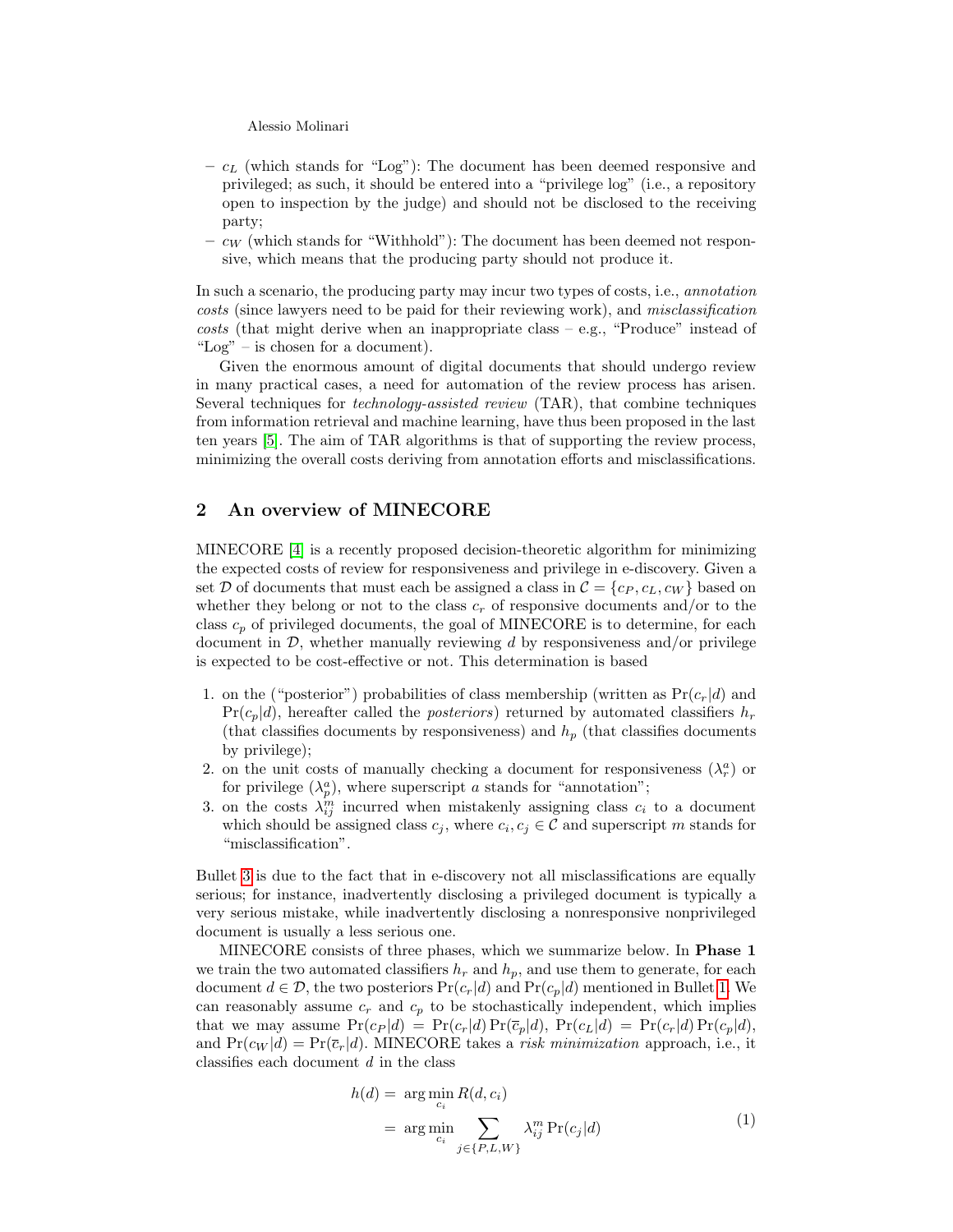where  $R(d, c_i)$  is the risk associated with assigning d to class  $c_i$ . In other words, MINECORE assigns to each document  $d$  the class that brings about the minimum misclassification risk, i.e., the minimum expected misclassification cost, thus avoiding courses of actions for which a combination of probability of class membership and misclassification cost is high. The function for measuring the global misclassification cost is thus

$$
K^m(\mathcal{D}) = \sum_{i,j \in \{P,L,W\}} \lambda_{ij}^m D_{ij}
$$
 (2)

where  $D_{ij}$  is the number of documents  $d \in \mathcal{D}$  whose predicted class  $h(d)$  is  $c_i$  and whose true class (which we denote by  $y(d)$ ) is  $c_j$ .

Phase 2 and Phase 3 are essentially identical to each other. The only difference is that, while Phase 2 determines the subset of documents which are expected to be cost-effective to manually review by responsiveness, Phase 3 determines (once these documents have been indeed manually reviewed by responsiveness) the same for privilege. We will thus only describe Phase 2, leaving it to the reader to work out the details of Phase 3.

Note that, if  $\tau_r$  documents are reviewed by responsiveness and  $\tau_p$  documents are reviewed by privilege, the overall cost of the entire process may be described as

<span id="page-2-0"></span>
$$
K^{o}(\mathcal{D}) = K^{m}(\mathcal{D}) + K^{a}(\mathcal{D})
$$
  
=  $K^{m}(\mathcal{D}) + \lambda_{r}^{a} \tau_{r} + \lambda_{p}^{a} \tau_{p}$  (3)

If document d is reviewed by responsiveness, this has the effect of removing (assuming infallible reviewers) any uncertainty about whether  $d \in c_r$  or not. In other words, if by subscript  $n \in \{1,2,3\}$  we indicate the value of a given quantity after Phase n has been carried out, reviewing d by responsiveness means that  $Pr_2(c_r|d)$  will be either 0 or 1. As a result, if  $d$  is reviewed by responsiveness it will in general hold that  $Pr_1(c_r|d) \neq Pr_2(c_r|d), h_1(d) \neq h_2(d)$ , and  $K_1^m(\mathcal{D}) \neq K_2^m(\mathcal{D})$ . Since reviewing d by responsiveness brings about an additional  $\lambda_r^a$  cost, it is worthwhile to annotate d only if, as a result of the annotation,  $K_2^o(\mathcal{D}) \leq K_1^o(\mathcal{D})$ , i.e.,  $K_2^m(\mathcal{D}) + \lambda_r^a \leq K_1^m(\mathcal{D})$ ; in other words, the additional annotation cost must be offset by a reduction in overall misclassification cost of greater or equal magnitude. Of course, computing precisely whether there is going to be such a reduction at all is not possible, because at the time of deciding whether d should be annotated or not we do not know the value of  $y_r(d)$  (a binary variable that indicates whether the reviewer will annotate d as responsive or not), and we do not know the true label  $y(d)$  of d. However, it is possible to compute an expectation of this reduction over the  $y_r(d)$  and  $y(d)$ variables; when this expected value exceeds  $\lambda_r^a$ , MINECORE decrees that d should be annotated by responsiveness. We refer the reader to [\[4,](#page-5-0) §3] for details on how the above expected value is computed, and for a full mathematical specification.

## 3 Improving our posteriors via EMQ

The goal of MINECORE is to identify the  $\tau_r$  (resp.,  $\tau_p$ ) documents that, when reviewed for responsiveness (resp., privilege), will each bring about a reduction in the expected overall cost of the review process. In order to do this, MINECORE uses as input the data listed in the three bullets at the beginning of §[2.](#page-1-2)

In this work we attempt to improve this process not by modifying MINECORE, but by improving the quality of the input that MINECORE receives, with the goal of having MINECORE bring about a higher reduction in expected costs. Since the input data mentioned in Bullets [2](#page-1-3) and [3](#page-1-0) are user-defined parameters, and are hence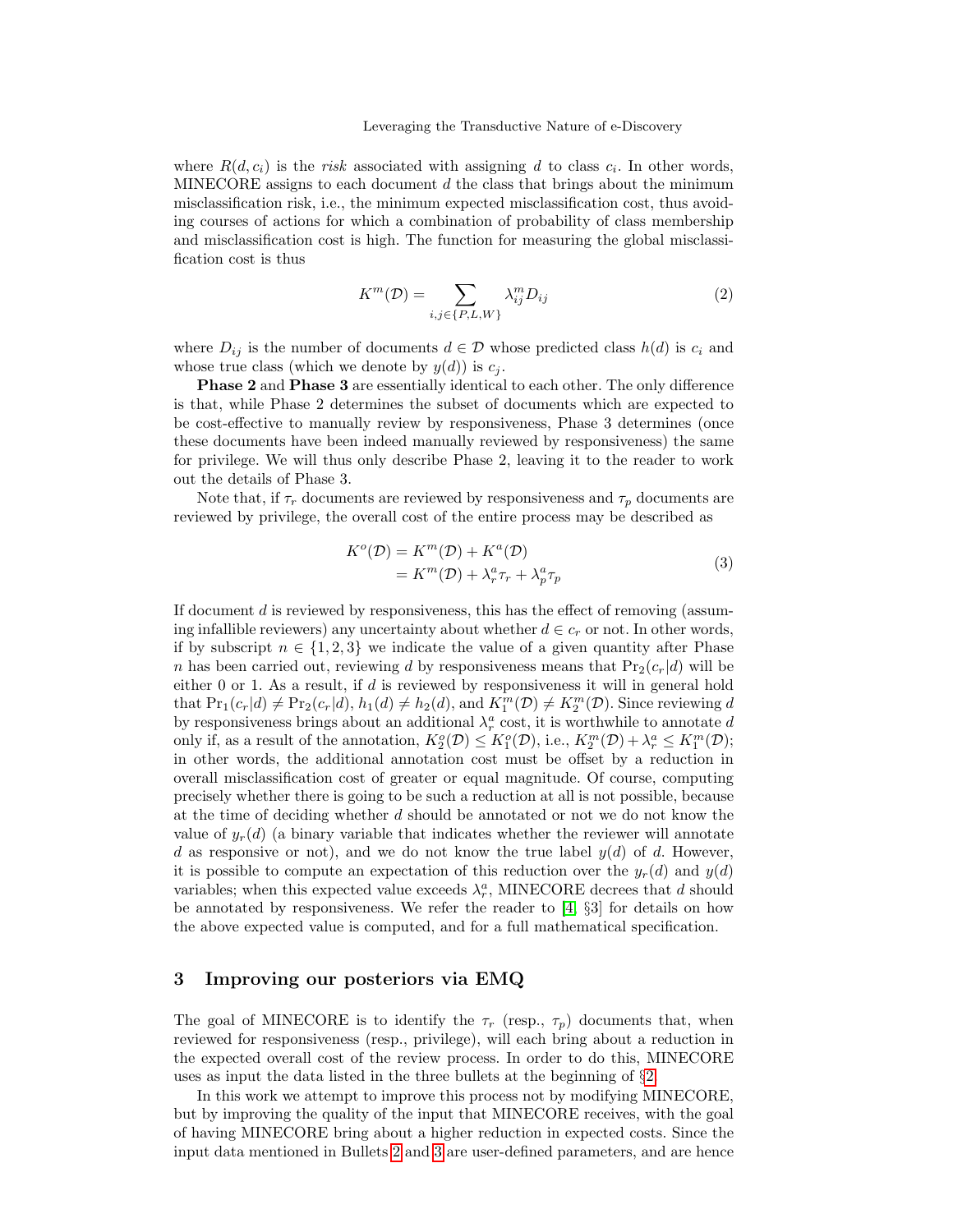Alessio Molinari

not under our control, we focus on the input data mentioned in Bullet [1,](#page-1-1) i.e., the posteriors  $Pr(c_r|d)$  and  $Pr(c_p|d)$ .

Our contribution is based on the observation that e-discovery has, from the standpoint of machine learning, a *transductive* nature, i.e., the unlabelled set  $D$  is finite and available at training time. This fact can be exploited in order to improve the quality of our posteriors.<sup>[1](#page-3-0)</sup> In fact, Saerens and colleagues [\[6\]](#page-6-1) have presented an instance of the well-known EM ("expectation maximization") algorithm (an instance which, following [\[2\]](#page-5-1), we will call EMQ) that iteratively improves the quality of such probabilities in transductive contexts. EMQ is based on a mutually recursive algorithm that alternates between (a) recomputing the prior probabilities  $Pr(c)$ (hereafter: the priors) as the average of the posteriors over the entire set, and (b) recomputing the posteriors by multiplying the old posteriors by the ratio between the new priors and the old priors. The iteration is carried out until convergence, and has been shown to deliver both improved posteriors [\[6\]](#page-6-1) and improved priors [\[2\]](#page-5-1).

Therefore, (a) we obtain calibrated posteriors  $Pr(c_r|d)$  and  $Pr(c_p|d)$ , for each document  $d \in \mathcal{D}$ , from our classifiers  $h_r$  and  $h_p$  (which, in the experiments of §[4,](#page-3-1) we obtain via a linear SVM), (b) we update them via EMQ, and (c) we feed them to MINECORE.

#### <span id="page-3-1"></span>4 Experiments

We run experiments in which we compare two versions of MINECORE, one that uses the original posteriors (here dubbed MINECOREMLE, since the probabilities are obtained from a *Maximum Likelihood Estimator*) and one that uses the EMQenhanced posteriors (here dubbed MINECORE<sup>EMQ</sup>). We use the same dataset as [\[4\]](#page-5-0), which consists of  $\approx 20,000$  training documents,  $\approx 780,000$  test documents, and 120 instantiations of the  $(c_r, c_p)$  pair of classes; the values of  $\lambda_r^a$ ,  $\lambda_p^a$ ,  $\lambda_{ij}^m$ , are from "CostStructure1" in [\[4,](#page-5-0) §4.3]. We refer to [\[4,](#page-5-0) §4] for other details about the experimental setup. The evaluation function we use is  $K^o(\mathcal{D})$  from Equation [3.](#page-2-0) We measure the ratio  $\Delta_{K^o}(\mathcal{D}) = \frac{K^o_{\text{MLE}}(\mathcal{D})}{K^o_{\text{EMQ}}(\mathcal{D})}$  between  $K^o(\mathcal{D})$  as deriving from MINECORE<sup>MLE</sup> and  $K^o(\mathcal{D})$  as deriving from MINECORE<sup>EMQ</sup>; if this ratio is  $> 1$ , this means that EMQ delivers an improvement, and that our attempt has been successful.

We show the outcome of our experiment in Figure [1,](#page-4-0) where we display the class pairs on the X axis (sorted by their  $\Delta_{K^o}(\mathcal{D})$  value in order to improve the readability of the plot) and  $\Delta_{K^o}(\mathcal{D})$  on the Y axis; the red line indicates the value  $\Delta_{K^o}(\mathcal{D}) = 1$ . A dot above the red line indicates, for the corresponding class pair, an improvement in overall cost with respect to the MINECOREMLE baseline, whereas a dot below the red line indicates a deterioration. Figure [1](#page-4-0) shows that for 60% of the pairs, using EMQ brings about a deterioration. The average value of  $\Delta_{K^o}(\mathcal{D})$ across the 120 class pairs is 0.99, which indicates a 1% average deterioration.

This is surprising, given the positive results that have been reported in past literature for EMQ. As a result, we have further tried to compare the quality of the  $Pr^{MLE}(c|d)$  and  $Pr^{EMQ}(c|d)$  sets of posteriors via an application-independent measure of quality. For this, we have chosen "soft accuracy" (a variant of what has been called the *Brier score*), which corresponds to the standard accuracy measure  $A = \frac{\text{TP+TN}}{\text{TP+FN+FP+TN}}$  as evaluated on a "soft" contingency table where cells are (instead of counts) sums of probabilities of class membership.[2](#page-3-2) Essentially no

<span id="page-3-0"></span><sup>&</sup>lt;sup>1</sup> At a first approximation, we may say that the quality of a posterior  $Pr(c|d)$  is high when  $|h_c(d) - \Pr(c|d)|$  is low; see §[4](#page-3-1) for more details.

<span id="page-3-2"></span><sup>&</sup>lt;sup>2</sup> For example, for a document d that actually belongs to c: (1) if c is actually assigned, for a standard contingency table this contributes a value of 1 to the TP cell; (2) if a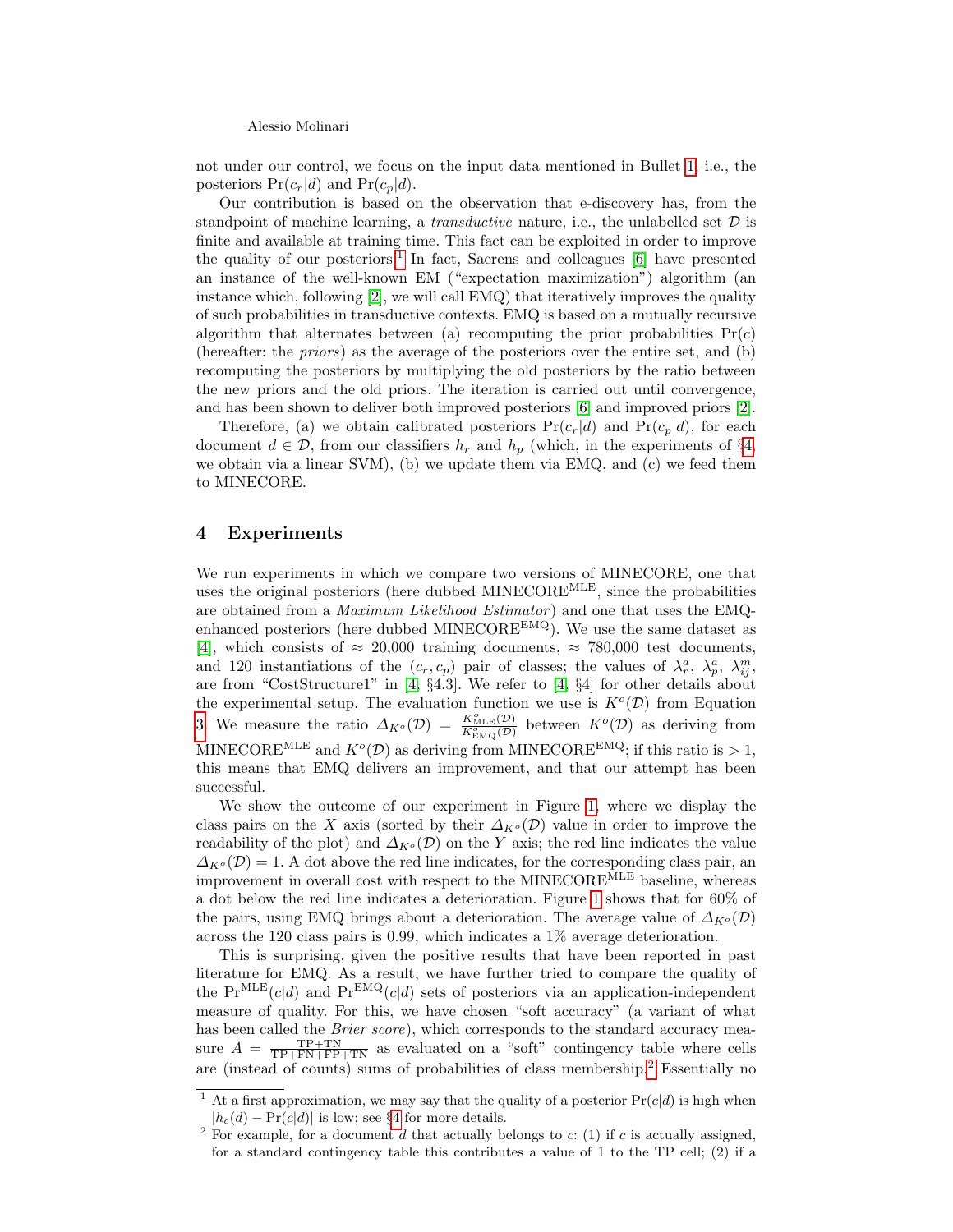#### Leveraging the Transductive Nature of e-Discovery



<span id="page-4-0"></span>Fig. 1. Values of  $\Delta_{K^o}(\mathcal{D})$  for the 120 class pairs; values above (resp., below) the red line indicate that the use of EMQ has generated an improvement (resp., a deterioration).

difference in soft accuracy was detected, with MLE posteriors obtaining  $A = 0.9743$ and EMQ posteriors obtaining  $A = 0.9742$ . Note that, in our case,  $\Delta_{K^o}$  is a more appropriate evaluation measure than A, since it is application-dependent. In fact, while A measures the quality of our posteriors in a somehow abstract way,  $\Delta_{K^o}$ directly measures the impact that these posteriors have on MINECORE; this adds to the disappointment that the results returned by EMQ have brought about.

We have also checked if the application of EMQ has improved the class priors. In order to do so we have measured, for each estimation method  $M \in \{MLE, EMQ\}$ and for each class  $c$  that shows up in at least one of the 120 class pairs, the *absolute* estimation error (AE), i.e., the absolute value  $AE_M(c) = |Pr(c) - \hat{Pr}(c)_M|$  of the difference between the true class prior  $Pr(c)$  and the estimated class prior  $Pr(c)_M$ ; for each  $M \in \{MLE, EMQ\}$  we have then averaged these values across all such classes. The results show that  $AE_{MLE} = 0.191$  and  $AE_{EMQ} = 0.082$ , i.e., the use of EMQ brings about a reduction of approximately 57% in the absolute estimation error of the class priors.

Overall, this result is surprising: the use of EMQ improved (as expected, and by a very large margin) the quality of the priors, but did not bring about any improvement (actually: brought about a small deterioration) in the quality of the posteriors. The reason this is surprising is that the quality of the posteriors and the quality of the priors should go hand in hand; indeed, the very reason why EMQ is expected to improve the priors is that it computes it as the sum of the supposedly better-quality posteriors that it also computes.

One of the reasons we are witnessing such an unexpected behaviour might lie beneath the fact that the "distribution drift" in our data is very low (the average difference between the prevalence of a class in the training and in the test sets is  $\leq$  0.6%). Indeed, the results of [\[1\]](#page-5-2) indicate that EMQ tends to work better in highdrift conditions that in low-drift ones. In order to check whether, in a dataset characterized by higher drift, EMQ would deliver a better performance, we have generated artificial drift in the dataset by removing increasingly high quantities of negative examples from the training set. This should allow EMQ to improve the quality of both priors and posteriors, thus improving the performance of MINECORE. Since example removal is completely random, we have repeated the experiment several times, first removing up to  $60\%$  (and eventually up to  $80\%$ ) of the negatives. MINECORE

posterior  $Pr(c|d)$  is returned, for a "soft" contingency table this contributes a value of  $Pr(c|d)$  to the TP cell and a value  $(1 - Pr(c|d))$  to the FN cell.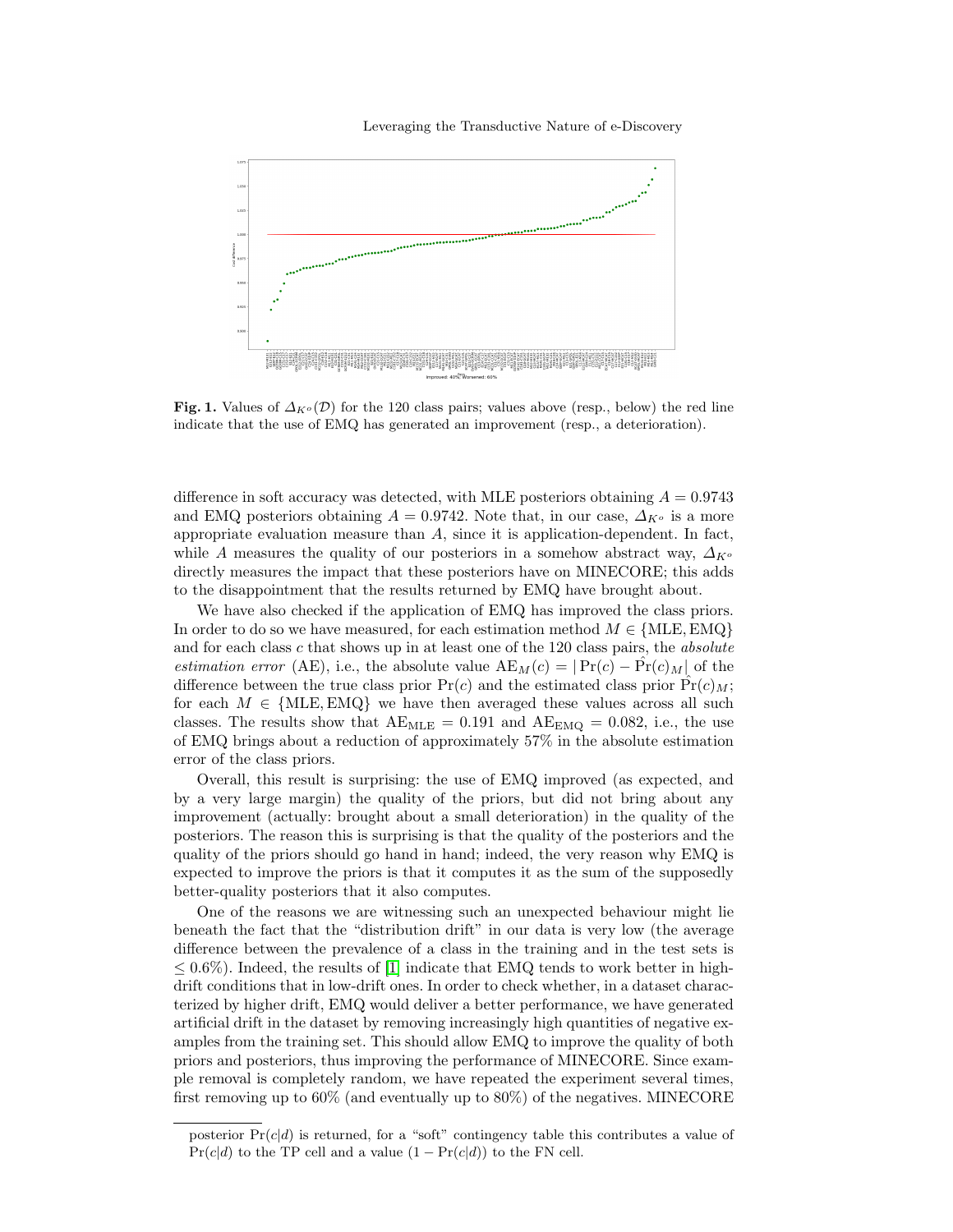Alessio Molinari



<span id="page-5-3"></span>Fig. 2. Values of  $\Delta_{K^o}(\mathcal{D})$  for the 120 class pairs after a random 80% of the negative training examples have been removed.

was then run first with MLE-generated posteriors and then with EMQ-generated posteriors. However, once again the results did not support our conjecture: even after removing 80% of the negatives from the training set (see Figure [2\)](#page-5-3),  $\Delta_{K^o}(\mathcal{D})$ does not get higher than 1, and gets slightly smaller than 1 in most cases.

## 5 Conclusion

Although our idea of improving the posteriors input to MINECORE by leveraging the transductive nature of our dataset seemed (and still seems to us) reasonable and promising, the experiments we have ran so far indicate the opposite: EMQ has not improved our posteriors, while it has improved the priors. This is still work in progress, and one hypothesis that we are going to test is that the EMQ algorithm might be well-suited to datasets that exhibit some type of drift but not others [\[3\]](#page-5-4).

We still believe that exploiting the transductive nature of e-discovery could prove a key intuition for improving the results of MINECORE. Indeed, our future work on this will focus on new ways to leverage this aspect.

Acknowledgments. The research described in this paper is part of the work carried out by the author for his MSc thesis in Digital Humanities at the University of Pisa (supervisors: Andrea Esuli and Fabrizio Sebastiani), to be discussed in 2019.

### References

- <span id="page-5-2"></span>1. Caelen, O.: Quantification and learning algorithms to manage prior probability shift. Master's thesis, Institut de Statistique, Biostatistique et Sciences Actuarielles, Université Catholique de Louvain, Louvain-la-Neuve, BE (2017)
- <span id="page-5-1"></span>2. Gao, W., Sebastiani, F.: Tweet sentiment: From classification to quantification. In: Proceedings of the 7th International Conference on Advances in Social Network Analysis and Mining (ASONAM 2015). pp. 97–104. Paris, FR (2015). <https://doi.org/10.1145/2808797.2809327>
- <span id="page-5-4"></span>3. Moreno-Torres, J.G., Raeder, T., Alaiz-Rodríguez, R., Chawla, N.V., Herrera, F.: A unifying view on dataset shift in classification. Pattern Recognition  $45(1)$ ,  $521-530$ (2012).<https://doi.org/10.1016/j.patcog.2011.06.019>
- <span id="page-5-0"></span>4. Oard, D.W., Sebastiani, F., Vinjumur, J.K.: Jointly minimizing the expected costs of review for responsiveness and privilege in e-discovery. ACM Transactions on Information Systems 37(1), 11:1–11:35 (2019).<https://doi.org/10.1145/3268928>